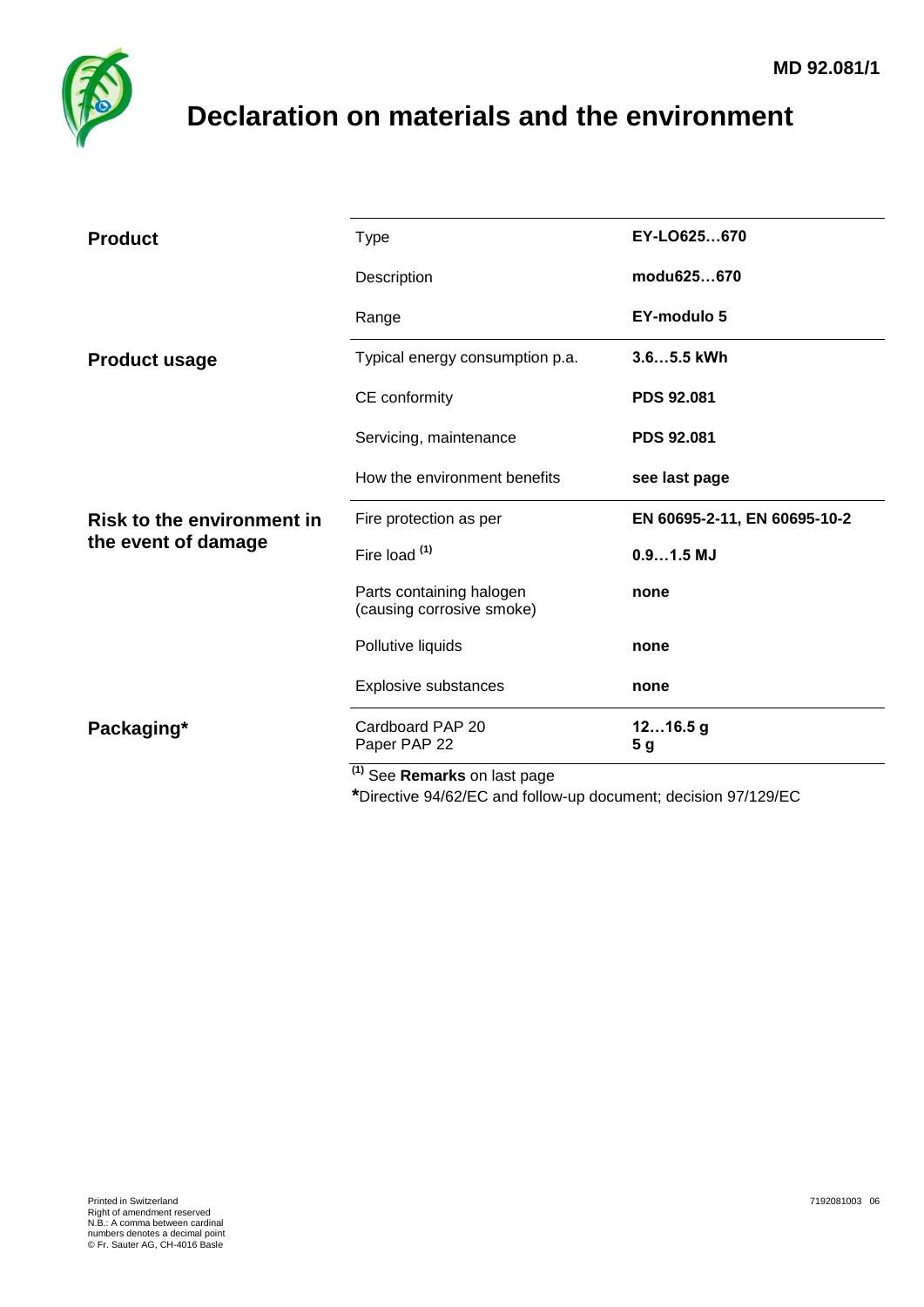|                                                                |            |              | MD 92.081/2                |
|----------------------------------------------------------------|------------|--------------|----------------------------|
| Total weight of product <sup>(2)</sup>                         |            |              | EU waste<br>code**         |
|                                                                |            |              |                            |
|                                                                | $0.50.8$ g | Yes          | 20 01 39                   |
|                                                                | $1122.5$ g | Yes          | 20 01 39                   |
|                                                                |            |              |                            |
|                                                                |            |              |                            |
|                                                                | $016$ g    | Not required | 20 01 40                   |
| Steel, various alloys                                          | 00.5g      | Not required | 20 01 40                   |
| <b>Printed circuit board</b>                                   |            |              |                            |
| Lead-free solder was used to fit the components                | 1633.5g    | Not required | 20 01 36                   |
|                                                                |            |              |                            |
| <b>Special components</b>                                      |            |              |                            |
|                                                                |            |              |                            |
|                                                                |            |              |                            |
| Silicone content: none of the parts used contain any silicone. |            |              |                            |
|                                                                |            |              | 2878.5 g Safety data sheet |